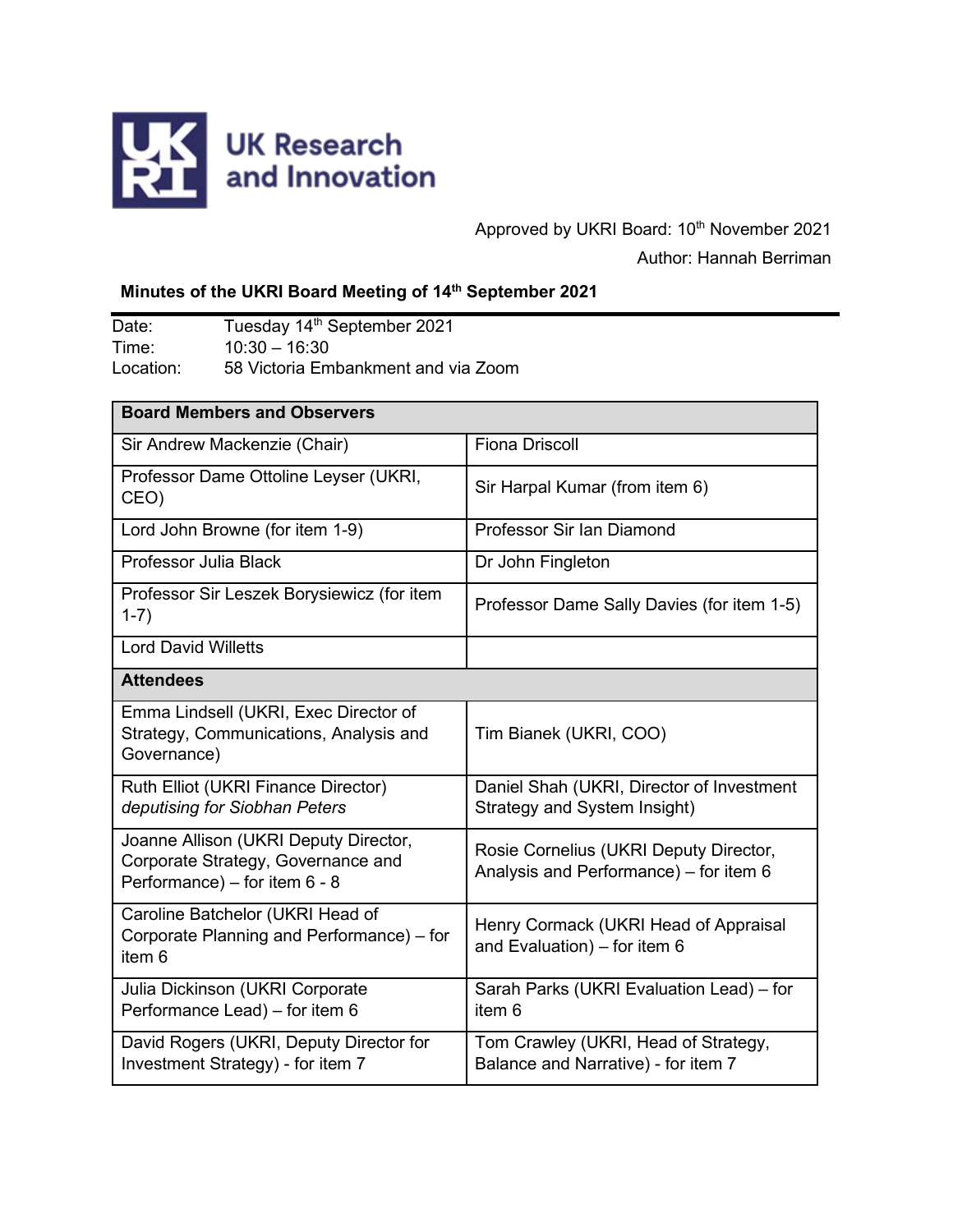| Grazka Kazmierska (UKRI, Deputy Director<br>of Financial Planning and Analysis) - for<br>item 7 | Sophie Broster-James (UKRI Head of<br>External Affairs) – for item 7 |  |
|-------------------------------------------------------------------------------------------------|----------------------------------------------------------------------|--|
| Katy Ingleby (UKRI Communications and<br>Engagement Management Lead) – for item                 | Sue Gilchrist (UKRI Senior Strategy<br>Advisor) – for item $8$       |  |
| Laura Notton (UKRI Head of Corporate<br>Strategy and Governance) – for item 8                   | Indro Mukerjee (Innovate UK CEO) – for<br>item 9                     |  |
| Mike Biddle (ISCF Programme Director,<br>Innovate $UK$ ) – for item 9                           |                                                                      |  |
| <b>Secretariat</b>                                                                              |                                                                      |  |
| Hannah Berriman                                                                                 | <b>Tim Russell</b>                                                   |  |
| <b>Zena Davis</b>                                                                               | Samantha Richardson                                                  |  |
| <b>Apologies</b>                                                                                |                                                                      |  |
| Siobhan Peters                                                                                  | Sue Donaldson (UKRI, CPO)                                            |  |
| Katrina Nevin-Ridley (UKRI, Comms)                                                              |                                                                      |  |

## **1. Welcome and Introductions**

1.1. Andrew Mackenzie welcomed the Board members to the meeting. Andrew acknowledged it was the last meeting for Fiona Driscoll and Harpal Kumar and thanked them for their time on the Board.

## **2. a) Minutes of 13th and 14th July 2021 b) Action Log and c) Forward Look**

2.1. The Board approved the minutes for the  $13<sup>th</sup>$  and  $14<sup>th</sup>$  July 2021 meeting, and noted the action log and forward look.

**DECISION:** The Board approved the minutes for 13<sup>th</sup> and 14<sup>th</sup> July 2021.

## **3. CEO Report to Board**

- 3.1. Ottoline updated the Board on a number of live issues not covered on the agenda. Ottoline highlighted that it is an important time for UKRI with the upcoming spending review and the development of a five year strategy ongoing; noting this is an opportunity for UKRI to support the UK in the Build Back Better agenda. Ottoline noted the importance of working with the Board.
- 3.2. The Board noted UKRI's role in the UK Climate Change Conference UK 2021 (COP26), acknowledging the opportunity for us to showcase the excellent work ongoing in Net Zero and other cross-UKRI areas. Ottoline noted that we have a significant presence in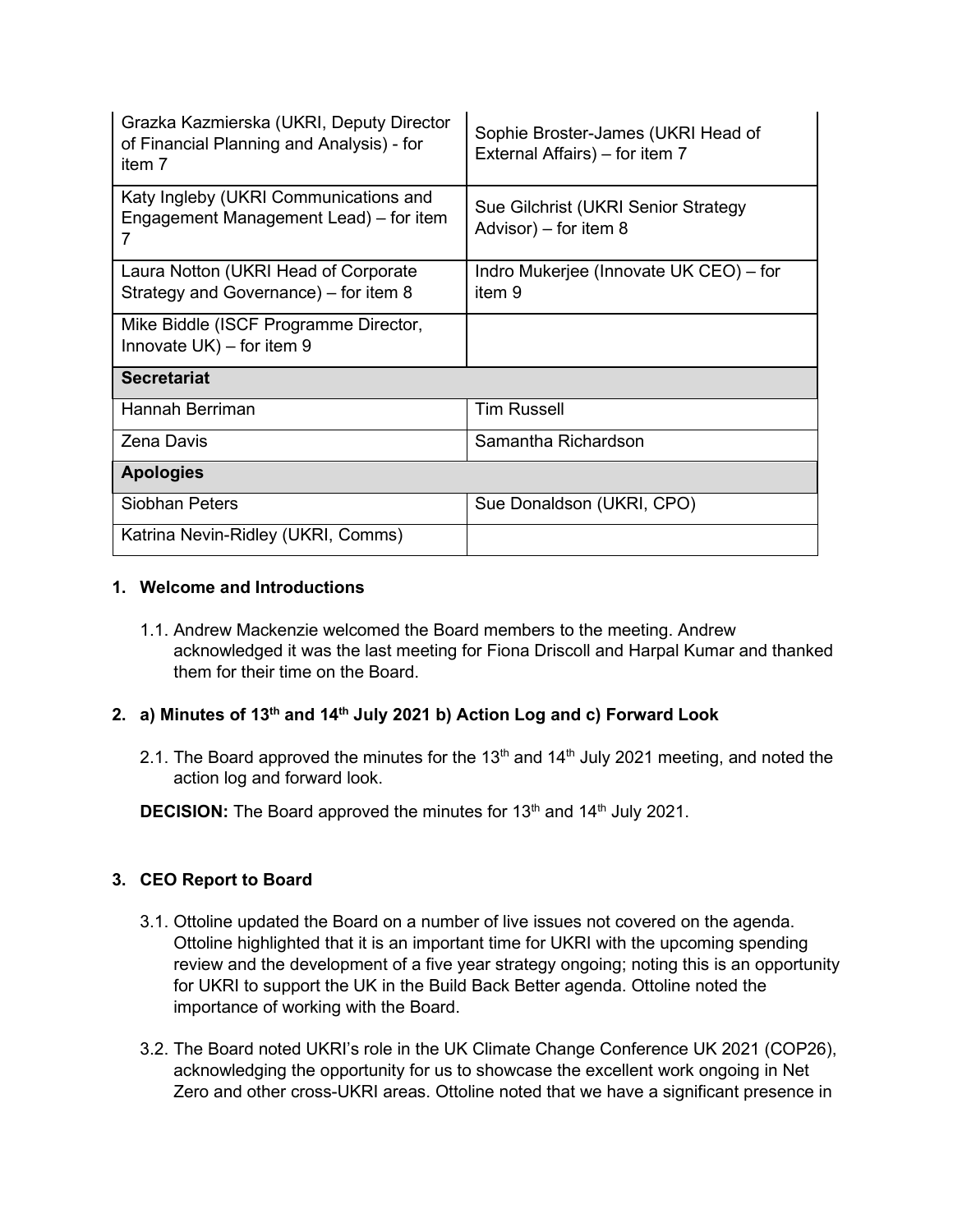Glasgow for the conference, as well noting that on the eve of COP 26 the new polar research ship for Britain the RRS Sir David Attenborough will make a special visit to London in advance of its first Antarctic mission.

## **4. CFO Report to Board**

- 4.1. Ruth Elliot presented the Chief Finance Officer's Report, which covers the period from  $24<sup>th</sup>$  June 2021 to  $23<sup>rd</sup>$  August 2021.
- 4.2. Ruth noted that the UKRI corporate function had been very busy, with a lot of focus on the upcoming Spending Review and development of the HR Target Operating Model.
- 4.3. The Board noted the key risks outlined in the report and were keen to ensure they aligned with risks highlighted in other areas of the organisation (eg. quarterly performance pack). The Board requested a review of the UKRI risk framework to come to a future Board meeting to align our understanding of risk across UKRI. The Board also requested that ongoing mitigations for key risks are included in the CFO report.

## **5. Performance Management Framework**

- 5.1. Ottoline Leyser presented the first quarterly performance report using the new performance framework. Ottoline highlighted the large body of work that has gone in to developing the framework and thanked the teams involved and those that provided data. Ottoline noted that the development and implementation of the performance framework is an iterative process, which will improve as we continue to refine measures and reports.
- 5.2. The Board noted the complexity of the report, acknowledging the various potential audiences and key priorities. Ottoline noted the framework aims to capture markers of health across the R&I system, both qualitative and quantitative, and where possible, to allow interventions to be linked outputs and outcomes. Ottoline also noted the need to develop a high quality performance framework that avoids disproportionate emphasis on a small number of imperfect indicators, which can drive perverse incentives. The Board noted that while the information was useful, the report was very long and they would encourage a more succinct document.
- 5.3. The Board noted that Audit, Risk, Assurance and Performance Committee (ARAPC) have considered the report closely. ARAPC noted the breadth of our activity, and consequence complexity in developing a performance framework. This has resulted in rich reports that allow the identification of areas of success and concern. As the development of the framework progresses, it should be possible to identify particularly informative measures and our performance against them.
- 5.4. The Board encouraged the team to think about how the framework can reflect UKRI's risk register and developing Strategy, as well as reflecting national strategies and priorities and how UKRI's activities have impact across the wider research and innovation ecosystem.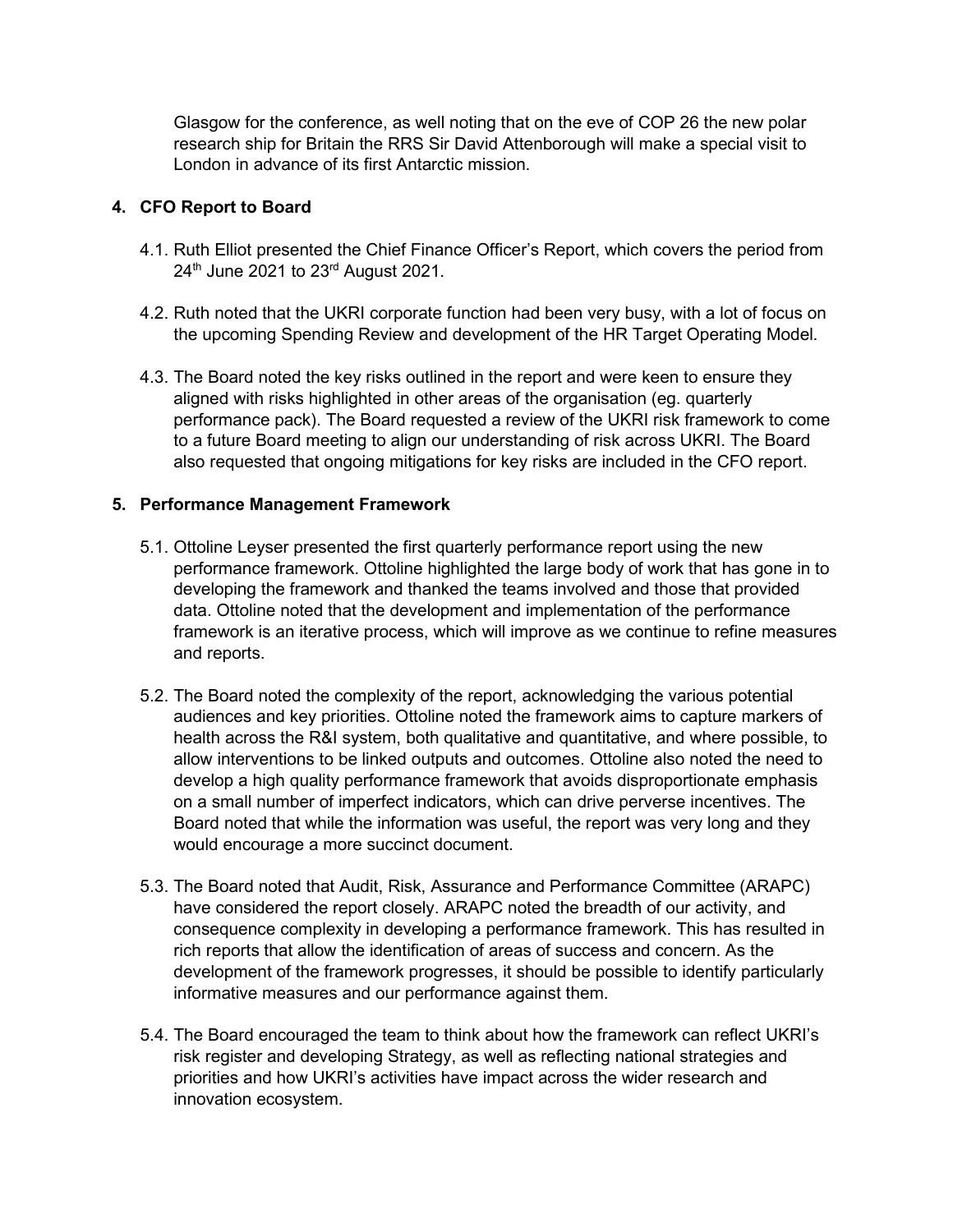5.5. The Board encouraged the team to consider where engaging external expertise would be beneficial in the development of the framework, including across other funders and sectors, though noted that high quality performance reporting was recognised as challenging for many funders. Ottoline noted that additionally UKRI has an internationally unique role and remit. Ottoline noted that the team would seek wider engagement on the performance management framework and quarterly performance report, and come back to a future Board for further discussion.

## **6. Spending Review 21 Update**

- 6.1. Daniel Shah provided an update on the upcoming Spending Review. Ottoline Leyser thanked the teams involved for the large amount of work that is currently ongoing and both she and Jo Shanmugalingam highlighted the constructive relationship we have with BEIS. Jo Shanmugalingam noted that the Secretary of State had reviewed the overall bid and made some reductions across the BEIS portfolio.
- 6.2. The Board were supportive of the approach to a post-submission phase of external engagement and provided comments on how to work with BEIS to strengthen the bid. The Board requested more emphasis be included on what has been achieved which would not have been possible without UKRI, and the benefit of partnerships with the private sector. The Board suggested demonstrating the value of research and innovation to those in Government by working closely with a small selection of large businesses, less established transformative new companies and important growth industries to provide a range of different voices.
- 6.3. Jo Shanmugalingam highlighted the importance of using taxpayers money efficiently, noting that the efficiency plan is a significant part of the overall UKRI bid. The Board noted that the organisation has grown over the last 3 years, developing quickly to deliver complex projects. The Board agreed that there is room to consider the overall operational model to ensure we are working as efficiently and effectively as possible.

#### **7. UKRI Strategy Update**

- 7.1. Ottoline Leyser provided an update to the Board on the UKRI Strategy, noting that in late July 2021 the BEIS Secretary of State wrote to UKRI requesting an ambitious strategy for the period 2022-2027. Ottoline noted that the UKRI Strategy has a proposed five pillar outline; Fostering a world-class R&I system, Supporting great ideas; Unleashing innovation; Targeting national priorities; and Improving how we work.
- 7.2. Ottoline highlighted the importance of ensuring the Strategy capitalises on the unique offer of UKRI, while also allowing flexibility in how we proceed. Ottoline noted that engagement with the community is ongoing through a series of roundtables.
- 7.3. The Board was supportive of the proposed approach and strategy outline and encouraged the team to continue to develop this to present a bold ambition for UK research and innovation, reflecting the UK's strengths. It was also suggested that the strategy should reference UKRI's role in horizon scanning - helping to identify future national priorities as well as addressing them. The Board highlighted the need to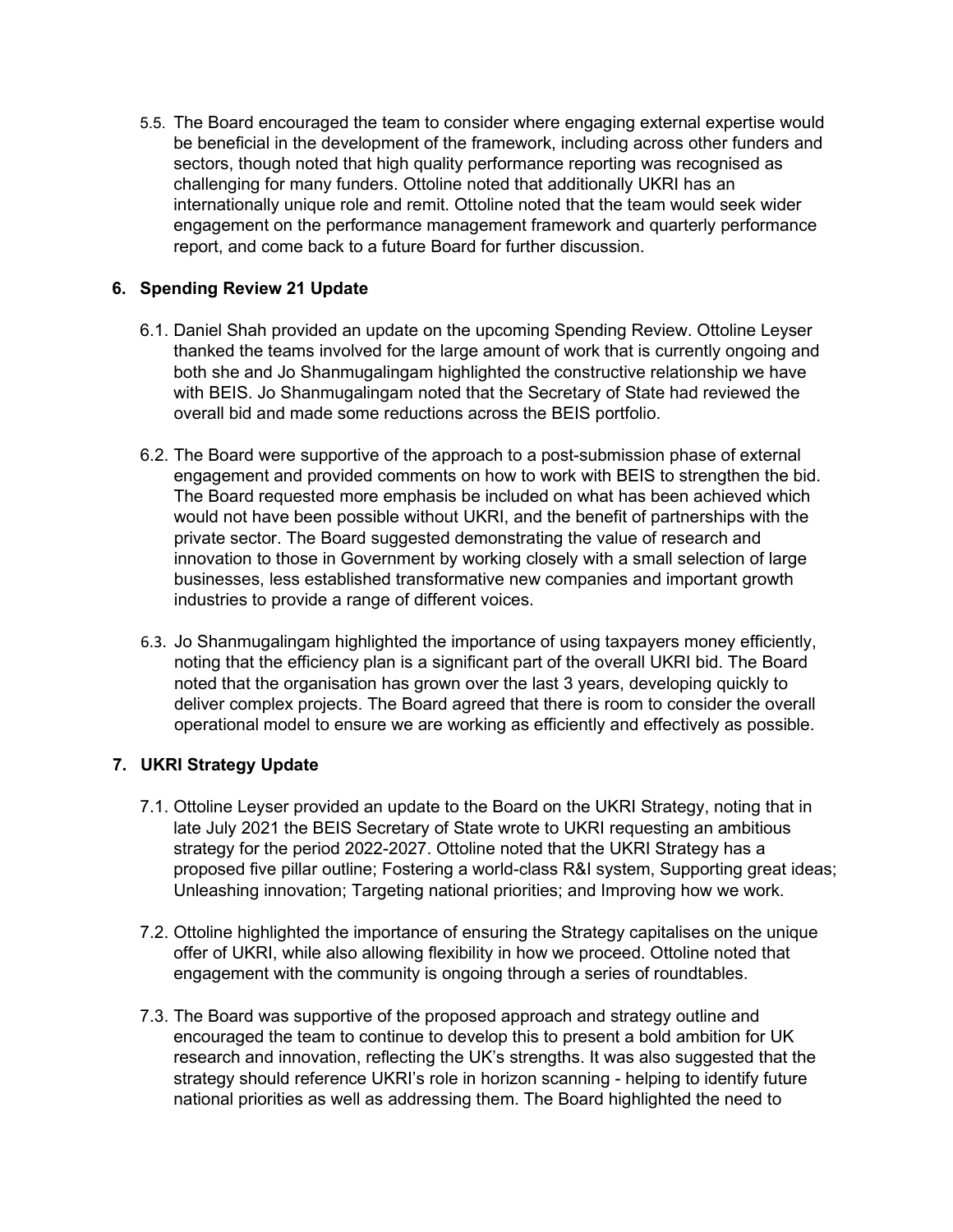consider what we will decide we're not going to do, noting the Strategy could be an excellent vehicle to facilitate that discussion, as well as the importance of aligning the strategy with the Performance Framework, and using the strategy to monitor our progress and evidence our impact.

7.4. Ottoline thanked the Board for their helpful comments, noting the Strategy will come back to the Board for further discussion in November 2021. The team will also provide feedback on the ongoing engagement with the wider community.

#### 8. **Industrial Strategy Challenge Fund Portfolio Review and Future Ambition**

- 8.1. Indro Mukerjee provided the Board with an update on the current Industrial Strategy Challenge Fund (ISCF) portfolio. Indro noted this was an opportunity to look at what the ISCF is and has been achieving and to see how the way of working can be improved to make delivery more efficient and effective.
- 8.2. Mike Biddle noted that a lot has been learnt from the portfolio review, including highlighting areas which we know we need to do differently and more flexibly in the future. The Board noted that the emerging outcomes from the portfolio review were very positive and that UKRI should be proud of what it has achieved.
- 8.3. The Board discussed the one-stop-shop for business to connect with the research and innovation system, noting the importance of making this as clear as possible. The Board recommended ensuring that the one-stop-shop provides links to the research councils to encourage engagement across UKRI when the ISCF may not be suitable.
- 8.4. The Board encouraged further discussion on how we would identify future challenges, noting the need for UKRI insight to understand the wider landscape and learning the lesson from the ISCF that an open Expression of Interest process may not always be appropriate.
- 8.5. The Board endorsed the Portfolio Review approach and asked Indro to use the principles outlined in the Board paper to make further suggestions about the delivery and governance of Challenge-led funding within UKRI.

#### **9. UKRI Tax Strategy 2021-22**

- 9.1. The Board approved the UKRI Tax Strategy 2021-22 and recommended that in future, responsibility for approving the annual update is delegated to PFO and the CFO, where updates are minor. Any significant updates or changes will come back to the Board for approval.
- **DECISION:** The Board approved the UKRI Tax Strategy 2021-22